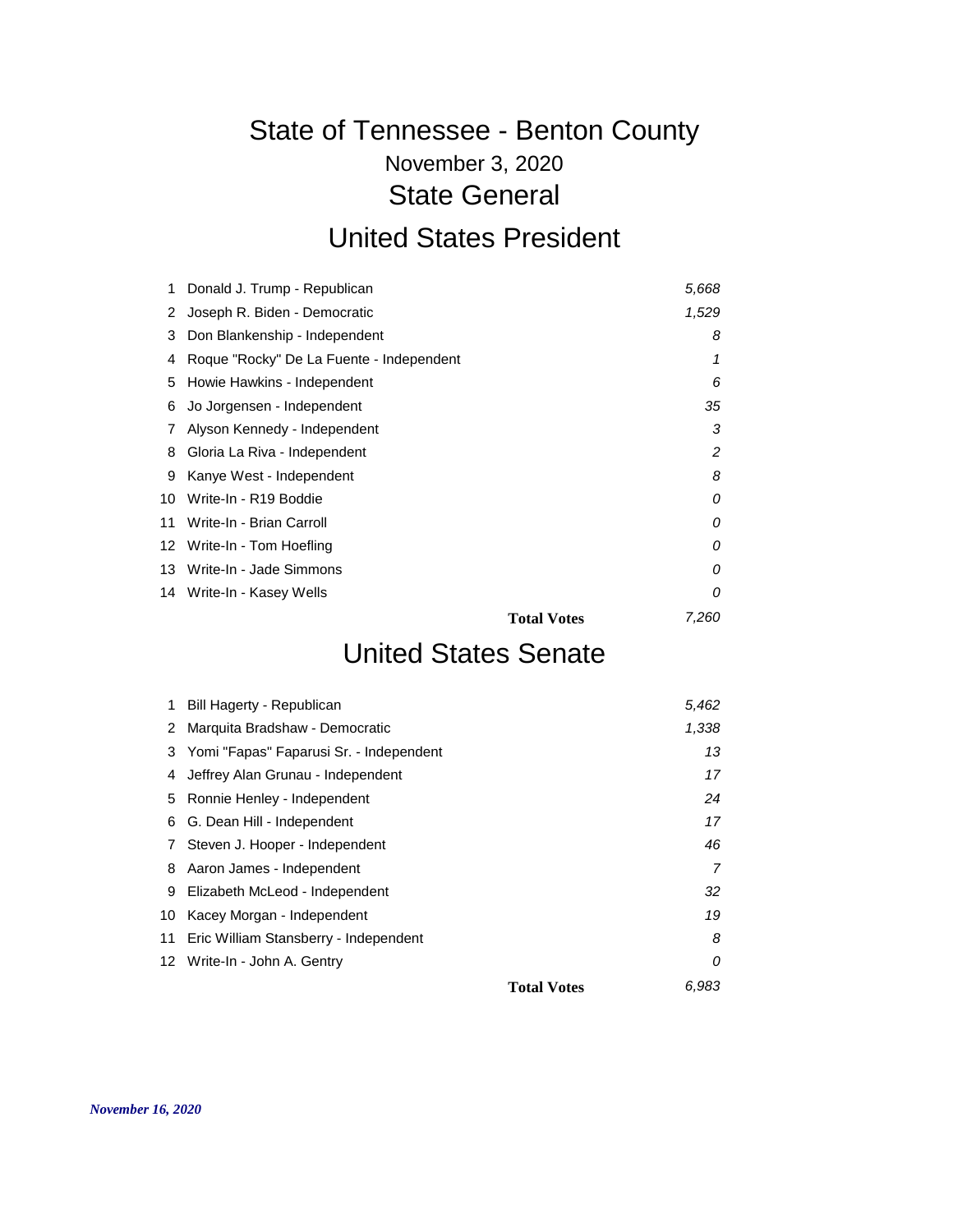## November 3, 2020 State of Tennessee - Benton County State General

## United States House of Representatives District 7

| 1 Mark E. Green - Republican            | 5.358                       |
|-----------------------------------------|-----------------------------|
| 2 Kiran Sreepada - Democratic           | 1.261                       |
| 3 Ronald Brown - Independent            | 135                         |
| 4 Scott Anthony Vieira Jr - Independent | 42                          |
|                                         | 6.796<br><b>Total Votes</b> |

## United States House of Representatives District 8

| 1 David Kustoff - Republican        | 31 |
|-------------------------------------|----|
| 2 Erika Stotts Pearson - Democratic |    |
| 3 Jon Dillard - Independent         |    |
| 4 James Hart - Independent          |    |
| <b>Total Votes</b>                  | 43 |

#### Tennessee Senate District 24

| 1 John D. Stevens - Republican | 5.691 |
|--------------------------------|-------|
| 2 Yahweh Yahweh - Independent  | 796   |
| <b>Total Votes</b>             | 6.487 |

# Tennessee House of Representatives District 75

| 1 Bruce I. Griffey - Republican |                    | 5.507 |
|---------------------------------|--------------------|-------|
| 2 James Hart - Independent      |                    | 1.109 |
|                                 | <b>Total Votes</b> | 6.616 |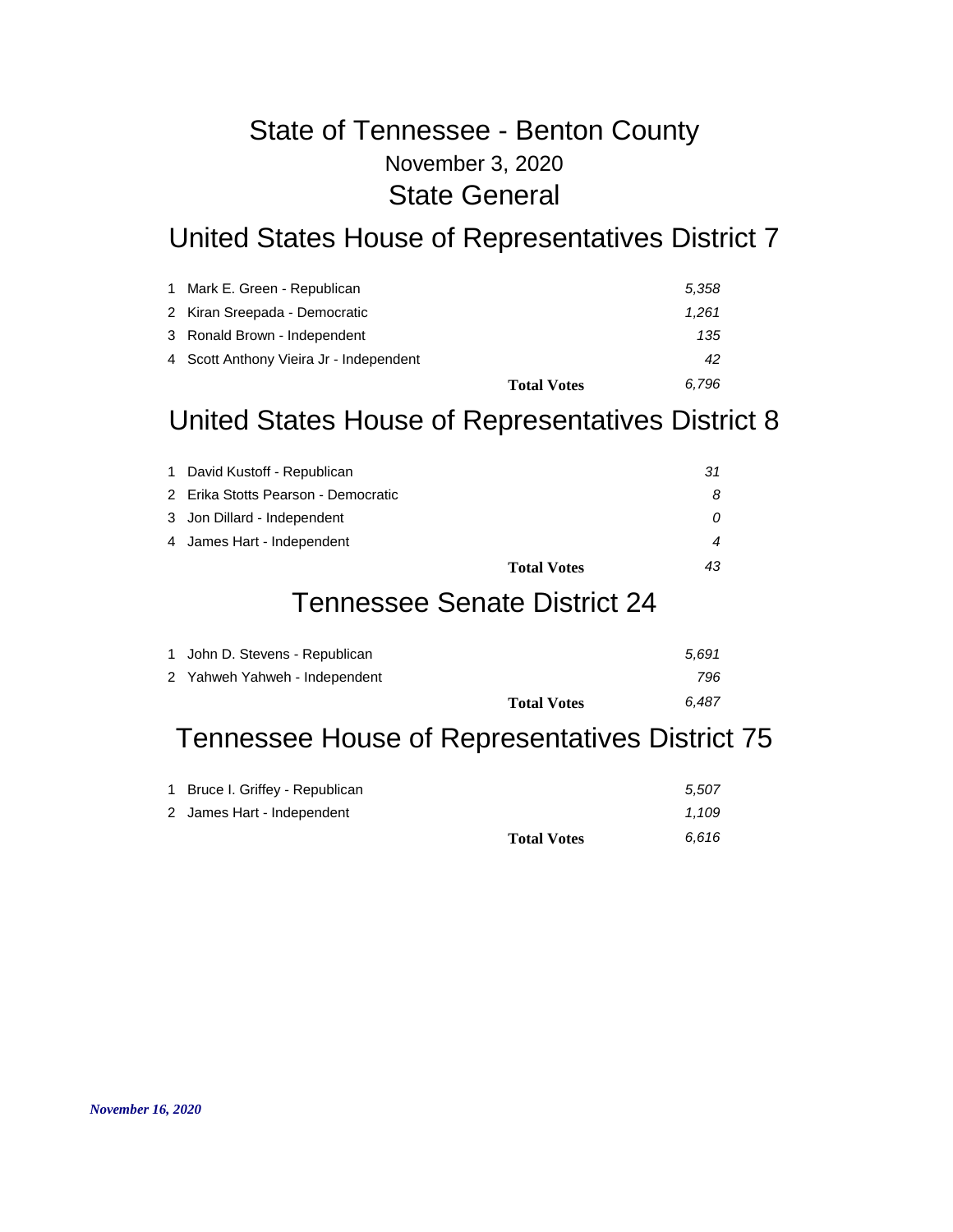# November 3, 2020 State of Tennessee - Benton County Municipal - Town of Big Sandy Alderman

1 John N. Clement III *191*

**Total Votes** *191*